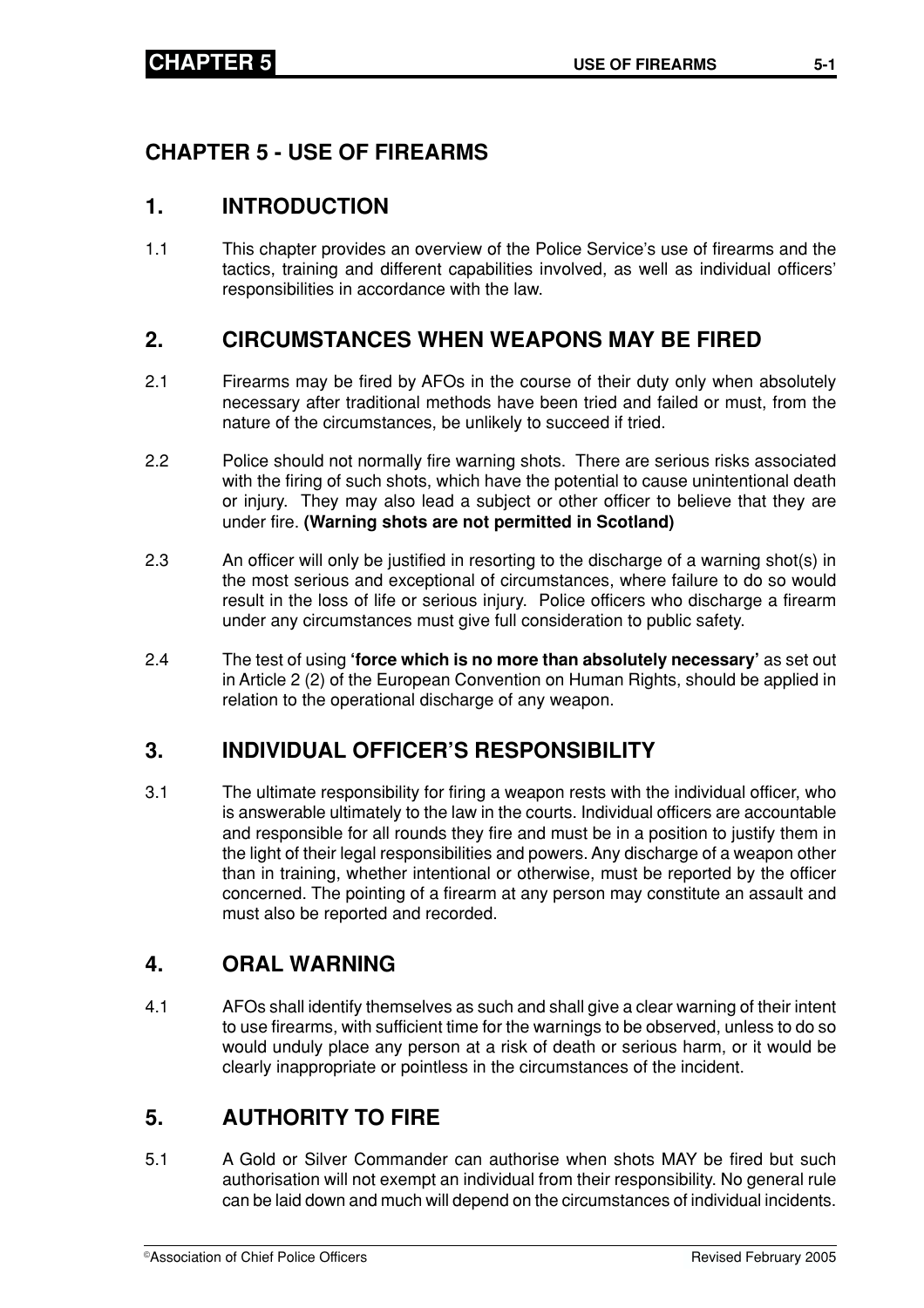However, it may also be appropriate for a Commander to direct that shots WILL be fired. Such a direction will not exempt an individual from their responsibilty and, therefore, must always be supported by appropriate and necessary information to justify the firer's actions. An example of circumstances where directed fire may be necessary would be in seige or terrorist incidents e.g. suicide bombers.

# **6. OPENING FIRE**

- 6.1 When it is considered necessary to open fire on a subject, using conventional ammunition, police officers need to shoot to stop an imminent threat to life. The imminence of any threat should be judged, in respect to the potential for loss of life, with due regard to legislation and consideration of necessity, reasonableness and proportionality. Research has indicated that only shots hitting the central nervous system (which is largely located in the central body mass) are likely to be effective in achieving rapid incapacitation. Shots which strike other parts of the body cannot be depended upon to achieve this.
- 6.2 Research has also shown that the accuracy of shots fired under training conditions is generally greater than in operational circumstances. Police officers are therefore normally trained to fire at the largest part of the target they can see which in most cases will be the central body mass.
- 6.3 Alternative points of aim will be appropriate for approved less lethal technologies in accordance with guidelines, i.e. the use of baton rounds with the intention that they should strike the lower part of a subject's body. As no such technology can be guaranteed as non-lethal, opening fire with such weaponry should only be considered within existing legislation in respect to necessity, reasonableness and proportionality and should only be with the intention to stop an imminent threat to life or of serious injury. This acknowledges that, in law, consideration of proportionality would indicate that it may be lawful to use less lethal technologies before weapons firing conventional ammunition. This is not intended to be a hierarchy in respect to use of force, however, AFOs may be able to justify use of less lethal technologies at an earlier stage during the escalation of any threat.
- 6.4 Officers should constantly assess the need for any further action depending on the threat posed.

# **7. PUBLIC IMAGE OF POLICE OPERATIONS**

- 7.1 Police operations involving the deployment of AFOs are of particular interest to the media and the general public. The reputation of the Police Service is always at stake, and can be affected particularly by the physical appearance and deportment of armed officers in public. It is important for public confidence that by their bearing and conduct police officers are seen to be well trained and disciplined in handling potentially lethal weapons.
- 7.2 The overriding principle is that officers should be readily identifiable as police officers. They should therefore, whenever practicable, wear unmistakable Police uniform but it is recognised that different clothing may be worn for operational reasons.
- 7.3 As a general rule, camouflage type clothing is required only by Rifle Officers engaged in surveillance.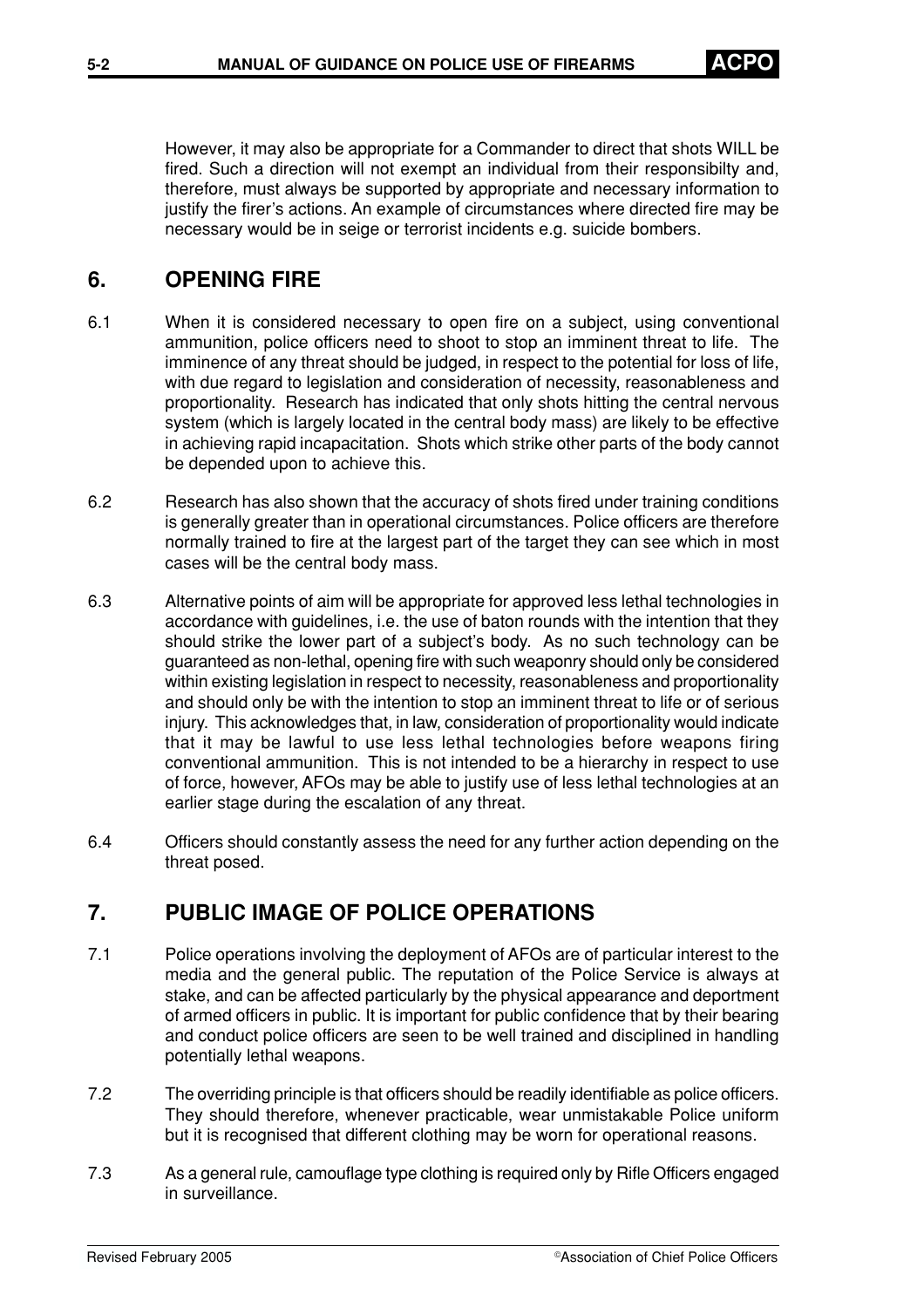## **8. BASIC PRINCIPLES OF TACTICS**

- 8.1 Police officers are at greatest risk when called upon to deal with armed subjects if they act upon their own initiative. A form of tactics is necessary in order to minimise danger, particularly in the early (and probably unarmed) stages of an incident.
- 8.2 Tactics can be defined as 'plans and means in carrying out a scheme or achieving some end'. They should be formed by the application of common sense, reinforced by teamwork, a knowledge of firearms including their capabilities and limitations, some special techniques and a knowledge of the law. The tactical options then used will depend upon the information available and the threat assessment made (referred to in the Conflict Management Model in Chapter 2 and expanded in Part II of this Manual).

#### Aims

8.3 The aim of most operations involving AFOs is to IDENTIFY, LOCATE, CONTAIN, and NEUTRALISE the threat posed. While conflict management within the Police Service normally aims to manage / minimise threats, the degree of threat justifying the deployment of AFOs is such that it must be neutralised (i.e. ensuring no continuing threat exists).

### Investigative Assessment

- 8.4 Tactics should be sufficiently flexible to take into account situations where the initial intelligence is insufficient to confirm or negate the nature or existence of a threat. In such situations further investigation by unarmed officers may be deemed inappropriate. Consideration should be given to further investigative assessment (with authorised firearms deployment) being carried out by AFOs in a more discreet operation with the following aims:
	- a. To gather sufficient information to either confirm or negate the intelligence in respect of the nature or existence of a threat.
	- b. To be in a position to immediately contain the situation should the need arise.
	- c. To be in a position to neutralise the threat, again, should the need arise.

#### Right to Life

- 8.5 It is the duty of the Police Service to safeguard the public.
- 8.6 In keeping with the principles of the European Convention on Human Rights (ECHR) the rights of all people must be considered, including those of the subject. Each individual's right to life is absolute. However, potentially lethal force may be used if it is absolutely necessary for the legitimate aims outlined in Article 2 of the ECHR.
- 8.7 Police officers must not be expected to endanger their own lives or the lives of their colleagues in ill-considered attempts at rescue, or to effect an early arrest. However, in accordance with the primary aim, an early consideration must be the deployment of police officers between any threat and the public. Consequently, the availability and deployment of trained and equipped AFOs provides the service with an appropriate armed response which meets the aim to safeguard the public.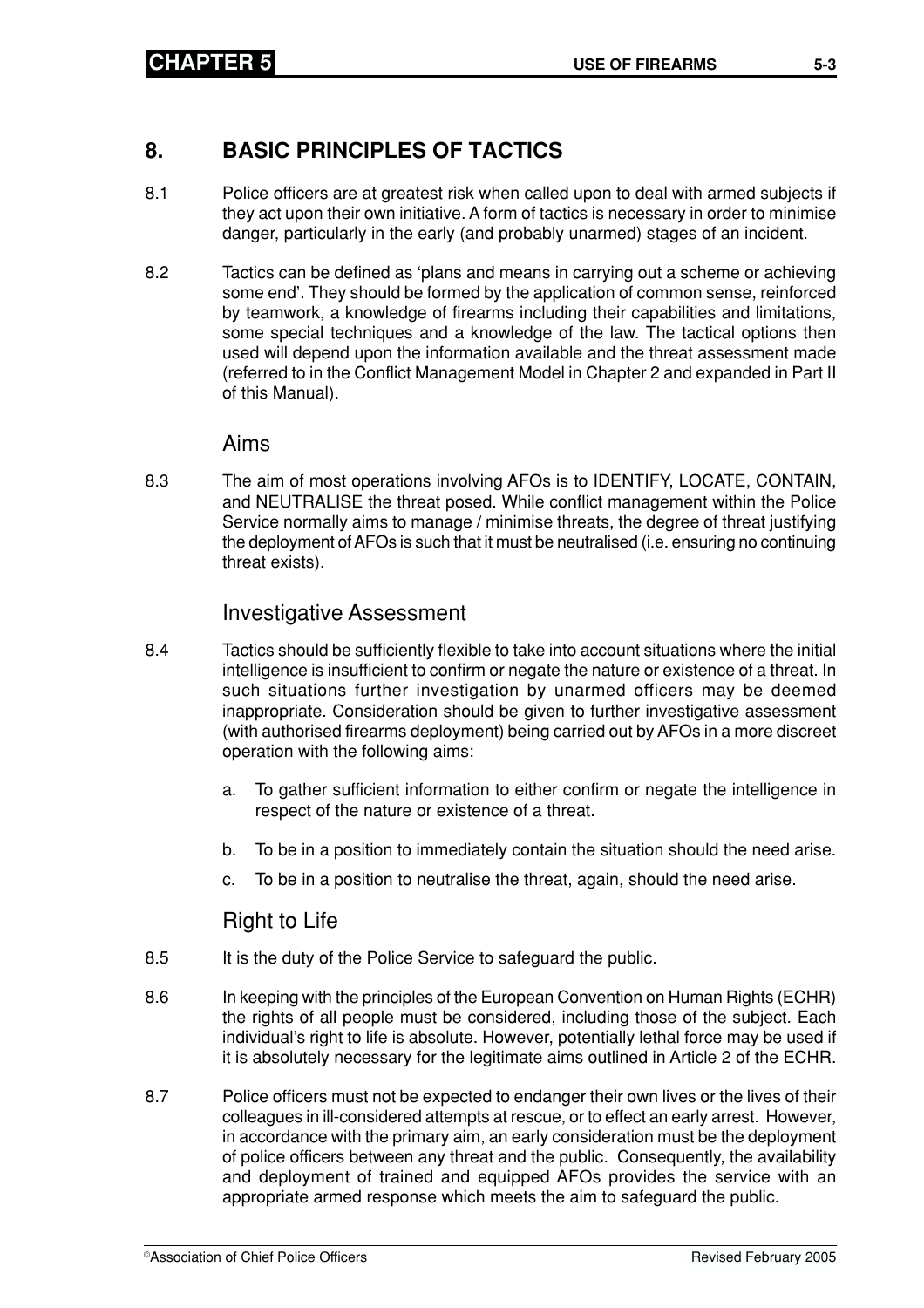## **9. ENVIRONMENTS**

9.1 Each of the following tactical options has the potential to interfere with individuals' rights under the ECHR and should therefore only be used when it is considered that the option is lawful and a proportionate response to an identified threat.

### Armed Subjects in Buildings

- 9.2 Police officers constantly visit premises in the course of their normal policing duties for a wide variety of reasons. These visits are usually carried out by unarmed officers but there are occasions, when an assessment of the threat level and the application of the criteria for the issue of firearms means the sending of unarmed officers is not appropriate.
- 9.3 The tactics adopted in such cases will be governed by the information available concerning the potential threat but at the lowest level it may be necessary to do no more than arm the officers for their own protection when going to a particular address. In these circumstances, the weapons should usually be carried covertly holstered. Once the officers have completed their attendance, they will normally leave without anybody in the vicinity being aware that an operation involving AFOs has taken place.
- 9.4 When the threat assessment is greater the tactics used are likely to be more overt.
- 9.5 A factor for early consideration will be whether the subject is aware of police officers' presence. Entry into premises by AFOs exposes them and any persons in the building to a high degree of risk. When practicable the tactic likely to be adopted, once a subject is aware of police presence, will be one of containment and negotiation resulting in the subject leaving the premises voluntarily.
- 9.6 The option is also available to enter premises with the intention of arresting the subject and securing evidence before they can react if they are not aware of police officers' presence. Even so, entry to premises, especially family homes, should only be attempted after a specific analysis of all the information, all the options, and a positive decision that entry is the necessary tactic.
- 9.7 If the subject is aware of police officers' presence, it may still be necessary for police to enter premises to save life. These situations may include:
	- a. A situation involving hostages, where shooting or other extreme violence commences or is anticipated, and it is believed that lives are at risk.
	- b. Immediate pursuit of an armed subject, in order to protect lives.
	- c. A situation where all other means of attempting to establish contact with the subject or occupants have failed or are not practicable, then entry can be made to locate the subject. (In these circumstances entry should be slow and methodical with the sole object of locating the subject).
- 9.8 It is necessary to distinguish between Dynamic Intervention in hostage rescue situations, and Dynamic Entry to arrest and secure readily disposable evidence. In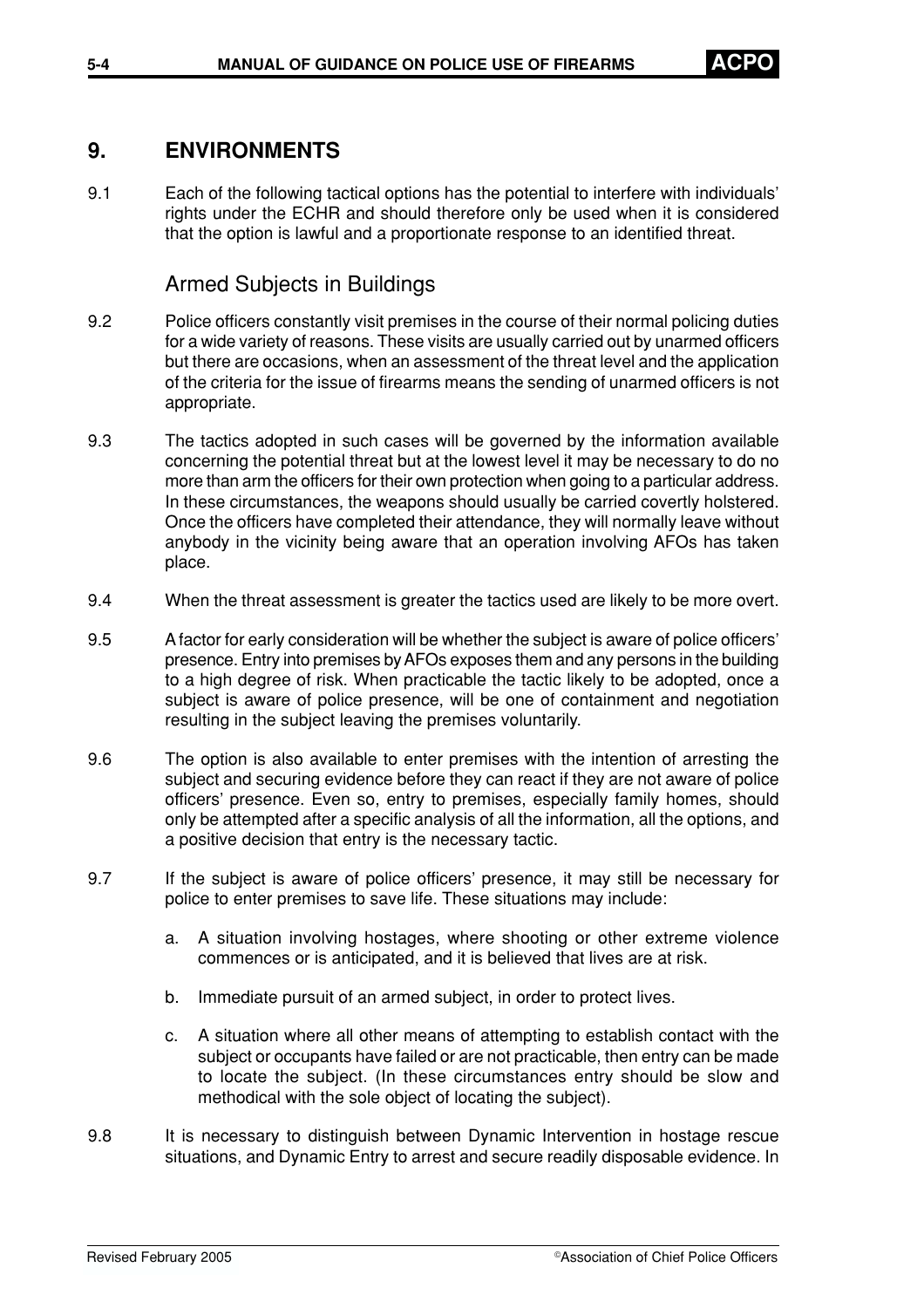the former the rescue of hostages is the primary aim, in the latter the benefits of protecting persons from unlawful violence by securing evidence to place before the Courts must be considered alongside the risks to all of those involved.

# Armed Subjects in the Open

9.9 The particular characteristics of large rural and urban environments present their own difficulties when pursuing the aims of an operation involving the deployment of AFOs.

#### **Rural Environment**

- 9.10 Containment of the search area will be the first aim.
- 9.11 Maps and the full use of local knowledge of the area concerned (together with aerial photographs if available), should be considered to identify possible places of concealment / observation.
- 9.12 The search of open areas, woods, moorland and built up areas is a difficult and arduous task requiring substantial numbers of people and amounts of equipment.
- 9.13 The terrain and obstacles will dictate the speed of search operations and the priority of areas to be searched. The Silver Commander may decide to search obvious areas of concealment first. Searching during darkness should only be carried out if absolutely necessary otherwise the area should be secured until daylight. Aerial observation or technical methods, such as heat sensors may be considered.

#### **Urban Environment**

9.14 Subjects in the urban area present particular difficulties for policing operations. The risk to the public is high because of the density of the population, as is the potential for the taking of hostages. Police officers' action must be positive and structured to quickly contain the location and minimise the risks to all people.

### Situations Involving Public Disorder

9.15 There are further considerations which arise where there is a need to deploy AFOs and/or Baton Gunners amid, or even because of, a threat arising from a situation of public disorder. These are outlined in Part II of the Manual.

### Armed Subjects in Vehicles

- 9.16 Full account must be taken of the implications for road safety, the ACPO Road Policing policy on pursuits, and the legal constraints concerning the use of force.
- 9.17 There are many situations where the police officers may have to deal with armed or potentially armed subjects in vehicles. Some of which are detailed hereunder:
	- a. Armed Interceptions
	- b. Checking stationary subject vehicles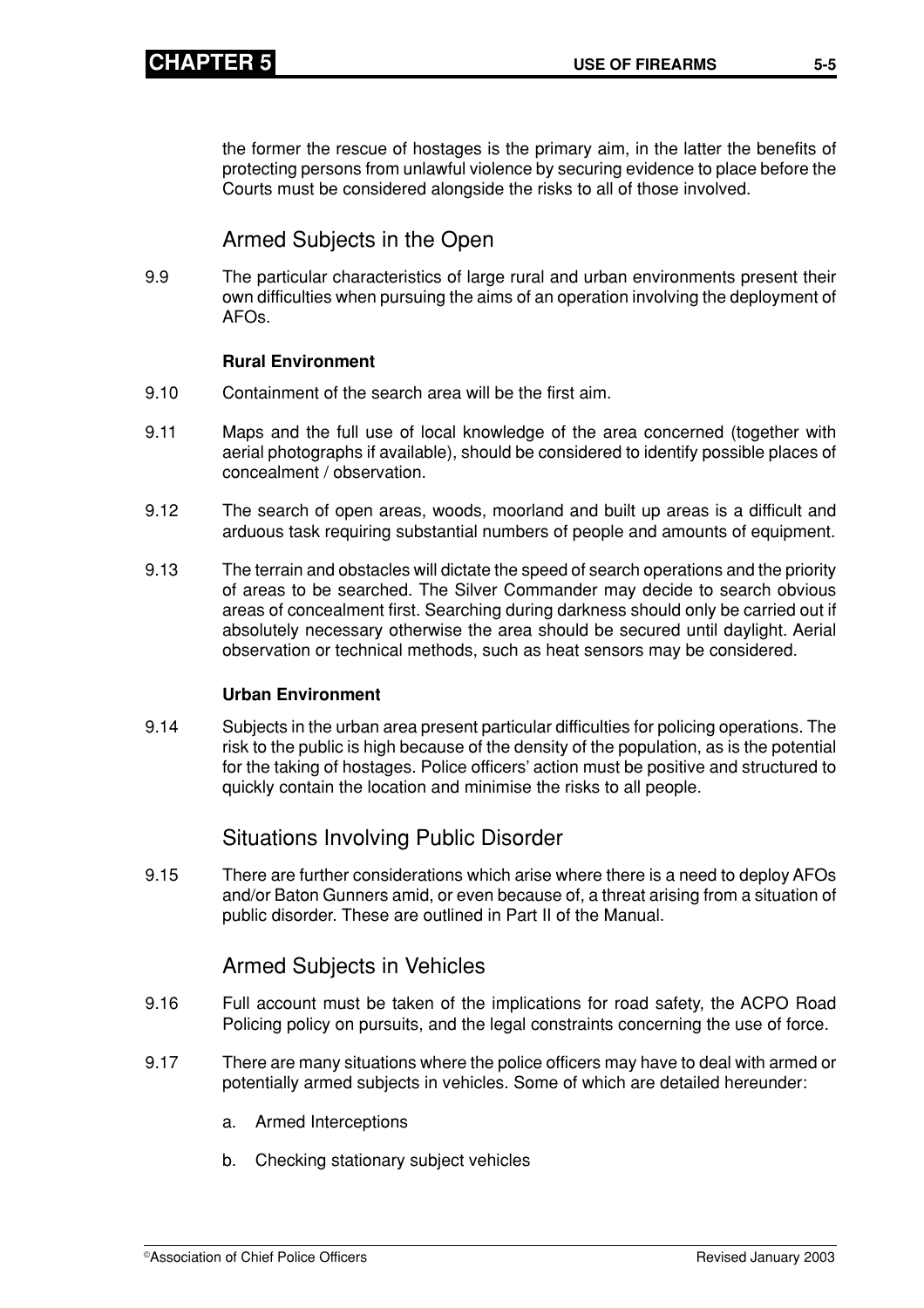- c. Observation points
- d. Static Vehicle Interception Points
- e. Proactive Road Checks
- f. Armed subjects travelling on motorways
- g. Stopping armed subjects at pre-nominated static containment sites
- h. The improvised positive road block
- 9.18 Total physical obstruction of the road is inherently dangerous and should be implemented only in extreme circumstances and in accordance with individual Force policies and training. A following operation, regardless of distance, may be preferable and this should always remain an option.
- 9.19 Where there are any suspicions that the occupants of a vehicle are in possession of a firearm, then unarmed police officers should not normally attempt to stop the vehicle and armed assistance should be sought. However such officers should be considered to deal with road safety aspects.
- 9.20 The use of air support, when available, will assist in monitoring the progress of subjects in vehicles.

### Armed Police Interceptions

- 9.21 The aim of this section is to outline the guidance for operations initiated by the Police to intercept armed subjects as a result of information that a wanted person will be in a certain location at a particular time, or that an armed attack is anticipated on a person, premises, or vehicle.
- 9.22 The co-ordination of the plan will be of paramount importance to ensure that officers act in unison, when the Silver Commander decides that the plan will be activated.
- 9.23 The exposure of officers to the greater degree of risk that this type of operation entails requires that they be given suitable and adequate protection.
- 9.24 Uniformed reserves should be available at a discrete distance to quickly respond to support plain-clothes officers and to deal with members of the public.
- 9.25 Throughout any operation involving the deployment of AFOs, there is a requirement to regularly review the need for their deployment. This is particularly important in interceptions involving armed officers. If as a result of this review, or changing circumstances it is considered that the armed interception is no longer appropriate, then the operation should be aborted or modified.
- 9.26 An alternative to this option is to saturate the area with uniformed officers to deter the subjects from carrying out their criminal act.

#### **Intention to Arrest / Intercept**

9.27 An armed interception during the commission of an offence may increase risks to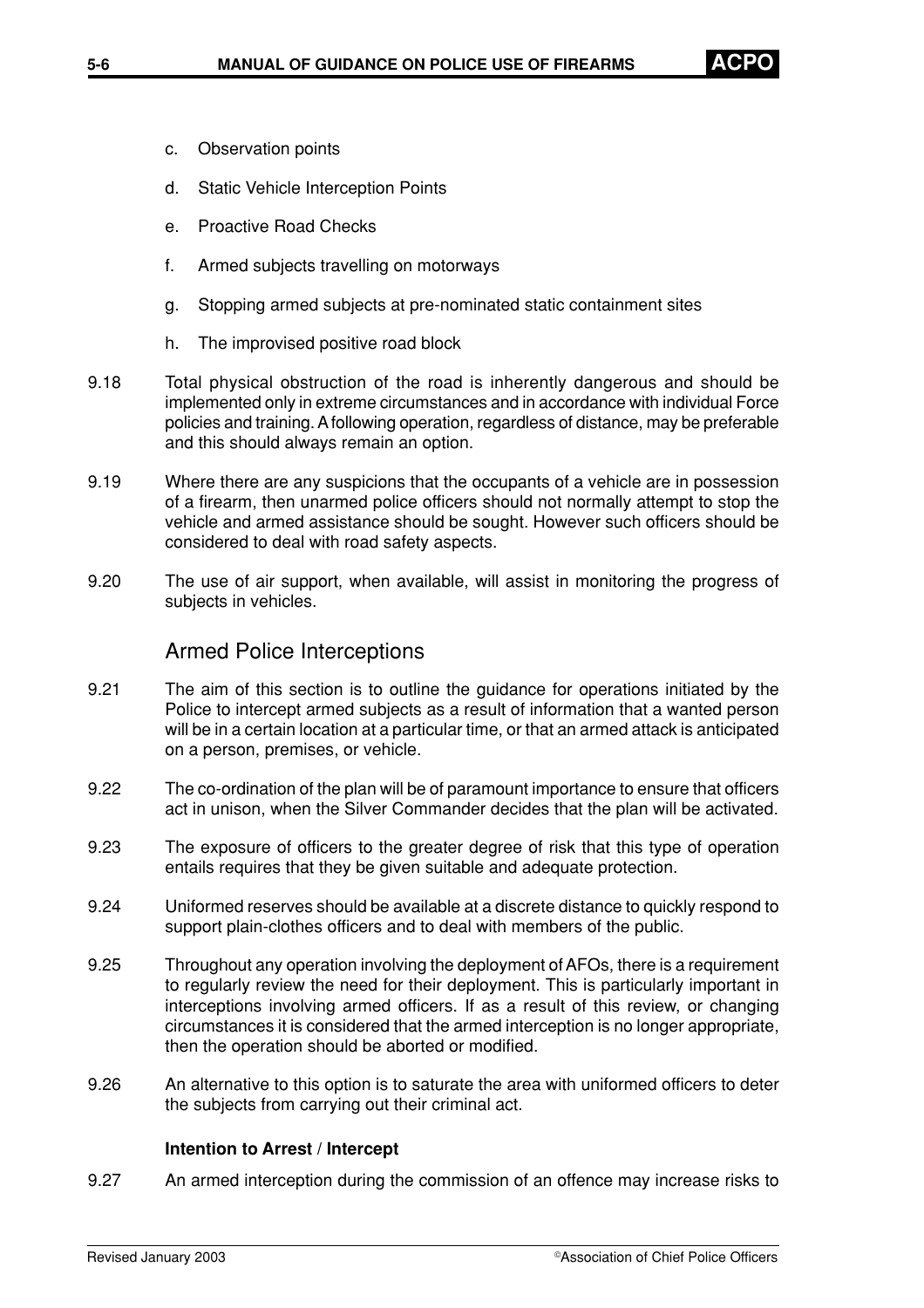the lives of the people involved. It may even be necessary to abort an operation on the grounds of public safety

- 9.28 Factors which may have a bearing on the decision include:
	- a. The likelihood or otherwise of intelligence or surveillance establishing a better opportunity / location for arrest.
	- b. The danger to which people may be exposed while the destination is established, contained and an arrest plan activated.
	- c. Availability of sufficient time to plan other options and the prevailing circumstances at the destination.
	- d. The necessity of preventing the commission of crimes which may involve danger to the public on this occasion or in the future.
	- e. Availability of suitably trained officers and equipment.
- 9.29 In all circumstances, the risks of employing an option must be balanced with the risks of not employing it. It should be appreciated that, as in any confrontational situation, there are inherent dangers. The elements of speed and surprise are essential in minimising any risk to people.
- 9.30 If at any time the circumstances which justified an arrest plan/interception change and the risks involved outweigh the benefits, the operation should be aborted. The area may be saturated with uniformed officers to deter the subjects from carrying out their criminal act, but a contingency plan should also be prepared for the contingency that such saturation may not deter the criminals.
- 9.31 It may be desirable that opportunities are sought to arrest prior to the commissioning of an offence (even if this is for lesser offences) rather than putting individuals at further risk. If this is not possible, then opportunities to arrest following the offence can be sought.
- 9.32 See Chapter 3 (Authority to Issue) for the authority level required for the interception of subjects going to, at or leaving a crime scene.

### Surveillance

- 9.33 Surveillance operations in circumstances that require the deployment of AFOs can take a number of forms:
	- a. Where it is not known whether the subject intends to carry out an offence or conduct a reconnaissance. In these circumstances, the intention will be to conduct a surveillance operation to gather intelligence / evidence and not necessarily to effect an immediate arrest.
	- b. More precise situations where a mobile surveillance operation has been mounted with the intention of arresting subjects. There are a number of options available in order to effect the arrest of subjects in these situations, not all of which involve the enforced stopping of vehicles.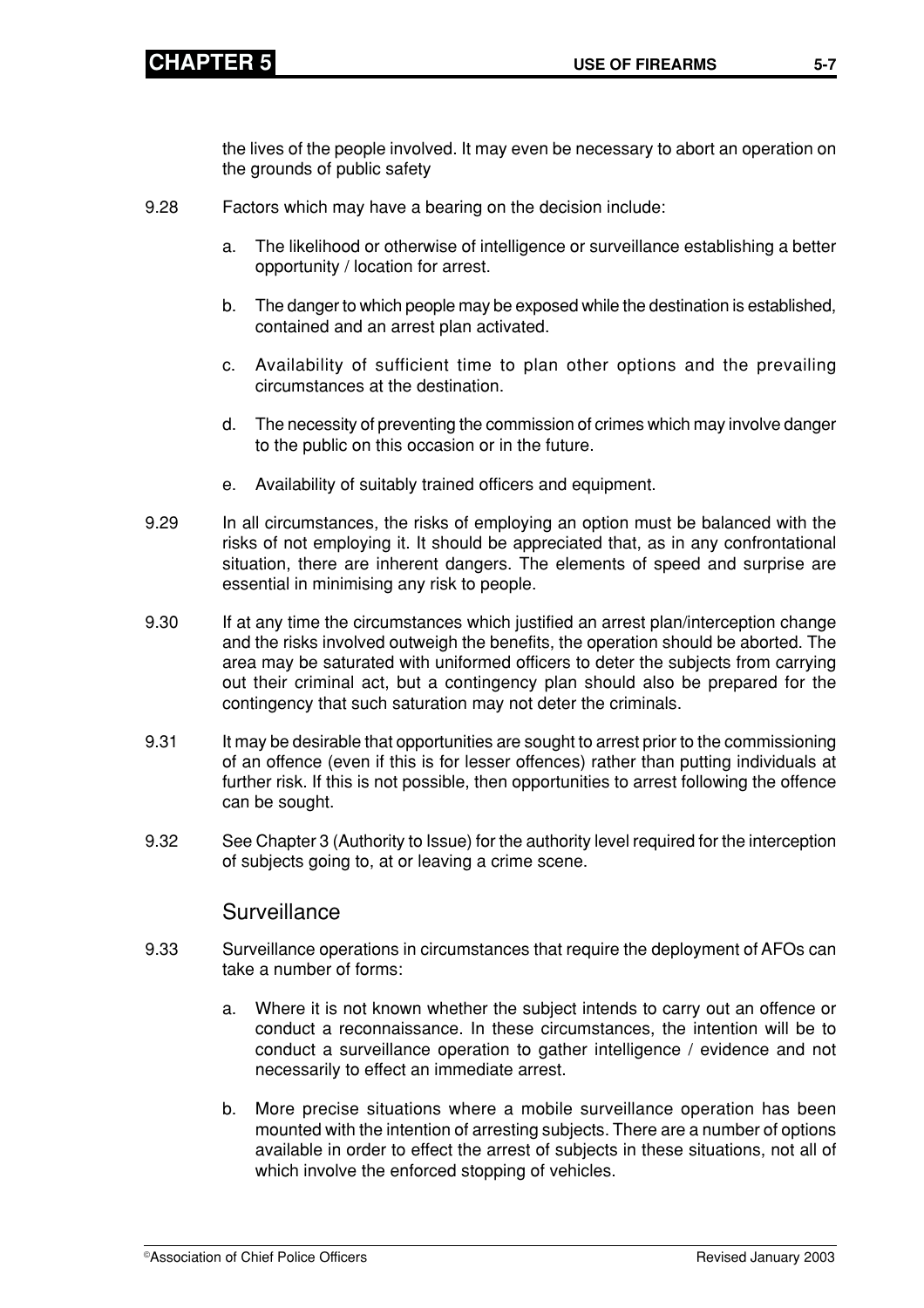- 9.34 In either case, the operation could involve armed mobile surveillance, armed interception of a mobile subject, or an armed operation in different environments (e.g. rural/urban). Each of these requires different considerations.
- 9.35 Command structures should be in accordance with with those already set out in Chapter 3. The Silver Commander should be located in a position where they are able to collate, address and react to changing situations. In many circumstances this will include being positioned in the convoy.
- 9.36 The location and timing of any vehicle interception is of great importance in ensuring a successful outcome (with full consideration for people's safety). It therefore requires a positive decision by the Silver Commander to implement such a tactic after a balancing of the likely effects of the different options available.

#### Waterborne Transportation

- 9.37 The Police Service does not, unless in extreme circumstances, undertake operations on water which involve AFOs disembarking at a point where there is an immediate threat from firearms. Should this be a consideration, a rigorous risk assessment must be conducted.
- 9.38 When waterborne transportation crosses Force boundaries, the same protocols will apply as if the operation was on land.
- 9.39 The ACPO Diving and Marine Working Group has produced a Code of Practice for the Construction, Machinery, Equipping, Certification and Crewing of various classes of "police craft".
- 9.40 The responsibility for the safety of the craft, personnel and any equipment on it, rests at all times with the officer in charge of the craft.
- 9.41 Marine officers who are being engaged as crew members of the craft, but are also trained as AFOs should not undertake the latter role during the operation.
- 9.42 All transportation by water should be conducted from craft owned or operated by the Police Service, which should be capable of carrying a minimum of four AFOs in addition to the crew. However, the use of other certified craft may be considered when the need is merely to convey AFOs by water to a site where there will be no immediate operational deployment at that site.
- 9.43 For safety reasons there should never be less than two craft engaged in transportation by water.
- 9.44 It is recommended that where Forces have a marine capability or have AFOs they wish to train for such a capability the syllabus in Part III should be followed.

### **10. ROLES AND CAPABILITIES**

Authorised Firearms Officer (AFO)

10.1 An Authorised Firearms Officer is a police officer who has been selected and trained in the use of firearms in policing operations. The officer will have reached the required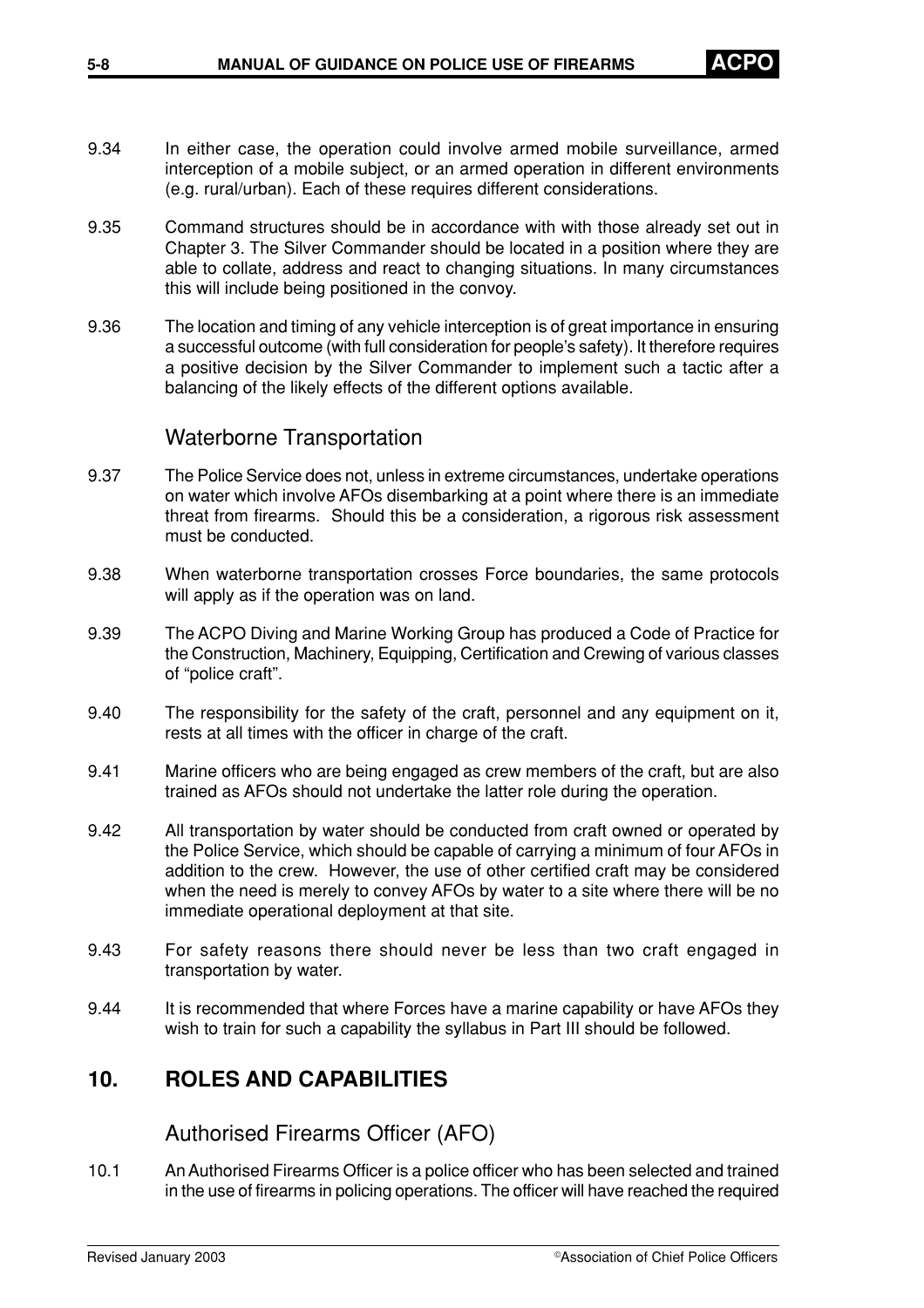level of competency in weapon handling, tactical knowledge, shooting skills and judgement as required by the Chief Officer of the Force concerned.

10.2 Individual officers may have received training in more than one weapon and/or in a variety of tactics. There are also a range of specialised roles for which officers will receive specific firearms and tactical training. All AFOs are subject to refresher training and re-qualification, the frequency of which is also dependant on role.

### Armed Response Vehicles (ARVs)

#### **Definition**

10.3 'Armed Response Vehicle' is the term generally used to define a patrolling vehicle which contains firearms, usually in a secure armoury. The vehicle is crewed by at least two police officers suitably trained in the use of weapons and equipment to be carried in the vehicle. Ideally, at least two of the officers should be qualified to drive the vehicle.

#### **Aims**

- 10.4 To provide an immediate armed response to appropriate incidents with the ability to use firearms if justified.
- 10.5 Following the issue of firearms to provide initial containment at such an incident, pending the arrival of other firearms support, unless exceptional circumstances necessitate immediate action to save life or prevent harm or injury to any person. (This is the minimum capability – some forces may choose to train their patrolling AFOs in further specific operational tactics).
- 10.6 The role includes:
	- a. Identifying and locating an armed subject which may involve search techniques.
	- b. Plans to deal with the armed subject surrendering which may include initial negotiations.
- 10.7 In addition to the primary role of ARVs in providing an immediate response to those firearms incidents of a spontaneous nature, Silver Commanders may wish to consider the inclusion of ARVs on pre-planned operations involving the deployment of firearms with due reference to tactical advice and the officers' level of training.

#### **Deployment**

- 10.8 In deploying ARVs, especially in circumstances beyond containment, consideration needs to be given to the capability remaining within the force to deal with spontaneous incidents requiring a firearms response.
- 10.9 It is important that ARVs are deployed to spontaneous incidents requiring a firearms response in sufficient numbers to effectively contain the scene of the threat. ARVs should normally be deployed to a spontaneous incident requiring a firearms response in pairs. However, there will be occasions when this criterion is impossible to meet and where only one ARV is deployed initially, every effort should be made to provide additional armed support.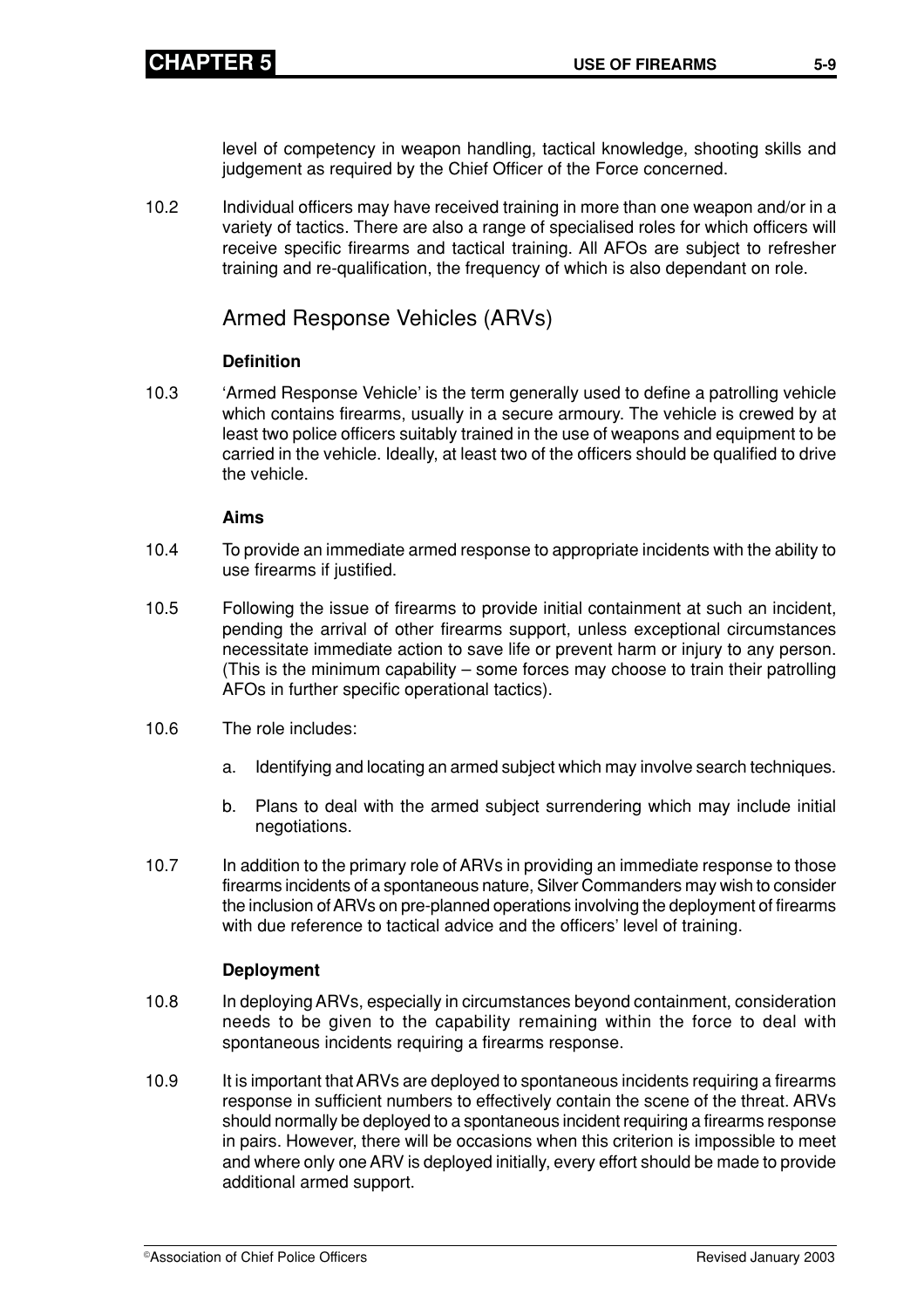10.10 It is also important that supervisors and control room staff are aware of the terms of reference for ARV deployment.

### Dynamic Entry to Buildings

- 10.11 Dynamic Intervention to rescue hostages should be distinguished from a Dynamic Entry to arrest and secure readily disposable evidence, both of which are intended to protect life.
- 10.12 To be successful, Dynamic Intervention and Dynamic Entry require a high degree of teamwork and rehearsed methods. Both, by their nature, create a situation in which decision making under stress becomes critical. Individual officers tasked with undertaking such an entry require a high level of skill and adaptability.

#### Rifle Officers

- 10.13 In certain types of incident the deployment of Rifle Officers will be appropriate in order to make use of their skills in observation, logging, and concealment in both rural and urban environments. Their capability in precision shooting will provide a containment facility over longer ranges and an additional option for consideration by the Commanders of hostage situations.
- 10.14 Rifle Officers should be deployed in pairs at each position to enable one officer to act as observer / radio operator, and the other to provide the rifle cover. This will provide for a sharing of roles and reduce the isolation and possible vulnerability of individual officers.
- 10.15 Factors bearing on the number of Rifle Officers in each Force include:
	- a. the requirement for sufficient initial cover, including the provision of relief for the duration of incident which may become protracted.
	- b. any requirement to provide roof top cover for pre-planned security operations and the need for a capability to dispatch dangerous escaped animals which cannot be dealt with by any other means.

### Air Support

- 10.16 Apart from the carriage of officers, weapons and other equipment air support can provide assistance to the operation in the following ways:
	- a. Flood lighting of an area.
	- b. Public address.
	- c. Thermal imaging.
	- d. Video down-link (enabling observations from safe distance).
	- e. Distraction (may distract police officers as well as the subject).
	- f. Over-flight to give an overview.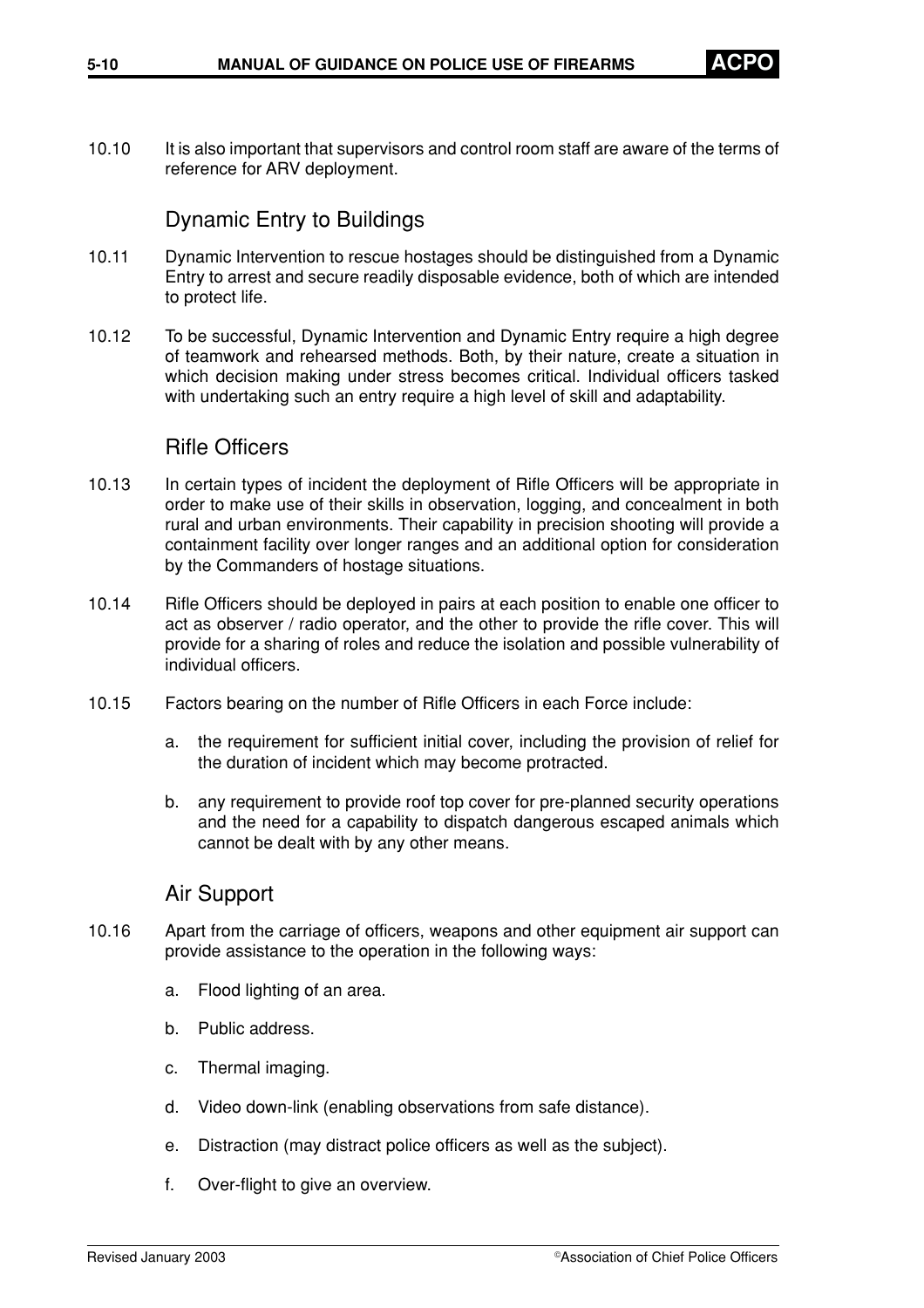g. Aerial Photography.

Dog Support

- 10.17 Consideration should be given to the deployment or availability of police dogs at all incidents involving the deployment of AFOs.
- 10.18 Police dogs may be attached to any of the groups involved in such an incident i.e. Cover Group, Entry Team etc. The primary uses of a police dog in these circumstances are:
	- a. Pursuit and apprehension of subjects.
	- b. Tracking and searching of open ground.
	- c. Initial search of buildings, vehicles etc.
	- d. Restraint of Compliant Subjects
- 10.19 An additional option, where available, is the use of Firearms Support Dogs, which are trained specifically to assist in operations involving the deployment of AFOs, and are trained in a greater range of disciplines. Details of the capabilities and limitations of these dogs are contained within the Police Dogs Training and Care Manual.
- 10.20 When deployed as a Dog Handler, this is the officer's primary role. In these circumstances, any firearm issued to the officer is for personal protection or emergency use only. The Dog Handler should not be regarded as part of a firearms team but should have an appreciation of firearms tactics and participate in training with AFOs

### Protection Officers

- 10.21 The objective of Protection Officers is to keep alive the person (or 'Principal') who is being protected either by eliminating the possibility, or minimising the effect, of any attack. In the United Kingdom this has traditionally been achieved in a discreet and unobtrusive fashion by striking a balance between the Principal's wishes, protocol requirements and appropriate security measures, i.e. managing the risk.
- 10.22 Personal protection may be provided to members of the Royal Family, other VIPs and others who are at particular risk (e.g. some witnesses).
- 10.23 Guidance on the role of Protection Officers, the policy and tactics they adopt and the training required, is to be found in the confidential document – ACPO Manual of Guidance on Protection Duties.

# **11. WEAPONS AND SPECIALIST MUNITIONS**

- 11.1 The selection of weapons to be used is a tactical decision which is made taking various factors into consideration. These factors are listed below:
	- a. The level of force required to meet the threat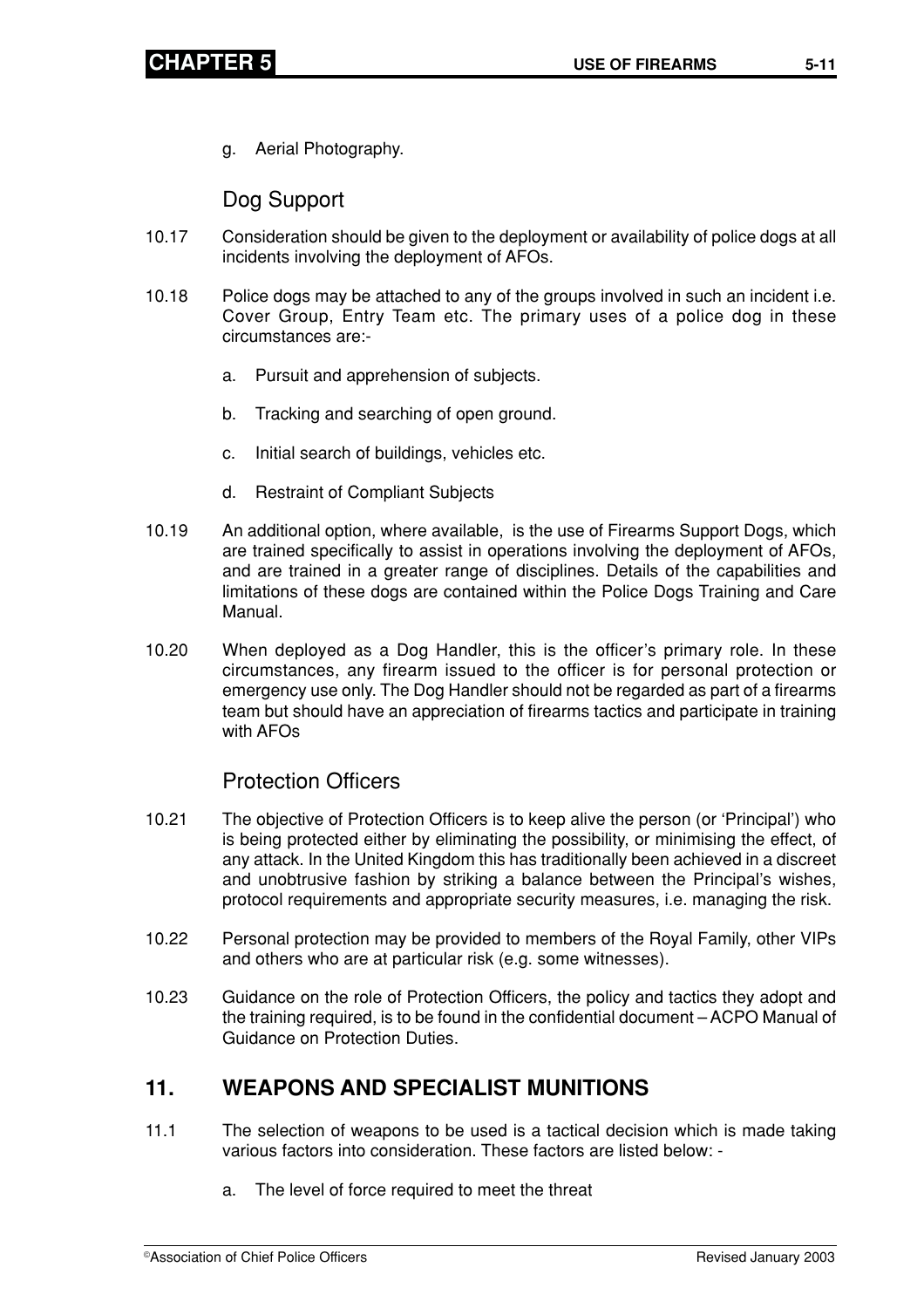- b. The type of situation to be dealt with
- c. The likely distance between the armed police officers and the threat
- d. Information received as to the weapon/s used by the subject
- e. The operational environment
- f. The training & experience of the AFOs involved
- 11.2 At short range, revolvers, self-loading pistols and carbines firing handgun ammunition may be appropriate.
- 11.3 At greater distances, rifles and carbines using rifle ammunition may be appropriate.

#### Less Lethal Options

- 11.4 The term 'Less lethal options' is employed to indicate weapons, devices and tactics, the design and intention of which, is to induce compliance in pursuit of a legitimate aim by the Police without a substantial risk of serious or permanent injury or death to the subject on whom they are applied. In other words, the desired effect is to control and then neutralise a threat without recourse to lethal use of force. Whilst the actual outcome may, on occasions, be lethal, this is less likely than as the result of the use of firearms.
- 11.5 The development of 'less lethal options' is an area that requires sustained research. It is necessary to ensure that any force used is proportionate to the seriousness of the apparent threat, and appropriate options in this area assist adherence to that principle.
- 11.6 The Police Service continually seeks to identify appropriate 'less lethal options'. The process is carried out in conjunction with the Police Scientific Development Branch.

Specialist Munitions/Equipment

- 11.7 Armed officers have a range of munitions which can be used when carrying out specific tasks. The equipment can be broken down into three types:
	- a. Less lethal options (including Incapacitants)
	- b. Attraction/Distraction devices
	- c. Entry tools
- 11.8 It is important to realise that Specialist Munitions have the potential to cause injury even when used correctly. In some cases the danger is minimal but in others the injury could prove fatal. Officers handling or using these devices must therefore be trained in their characteristics and proper use. In particular they should be aware of the danger from secondary fragments that may be potentially injurious.

### **12. TRAINING**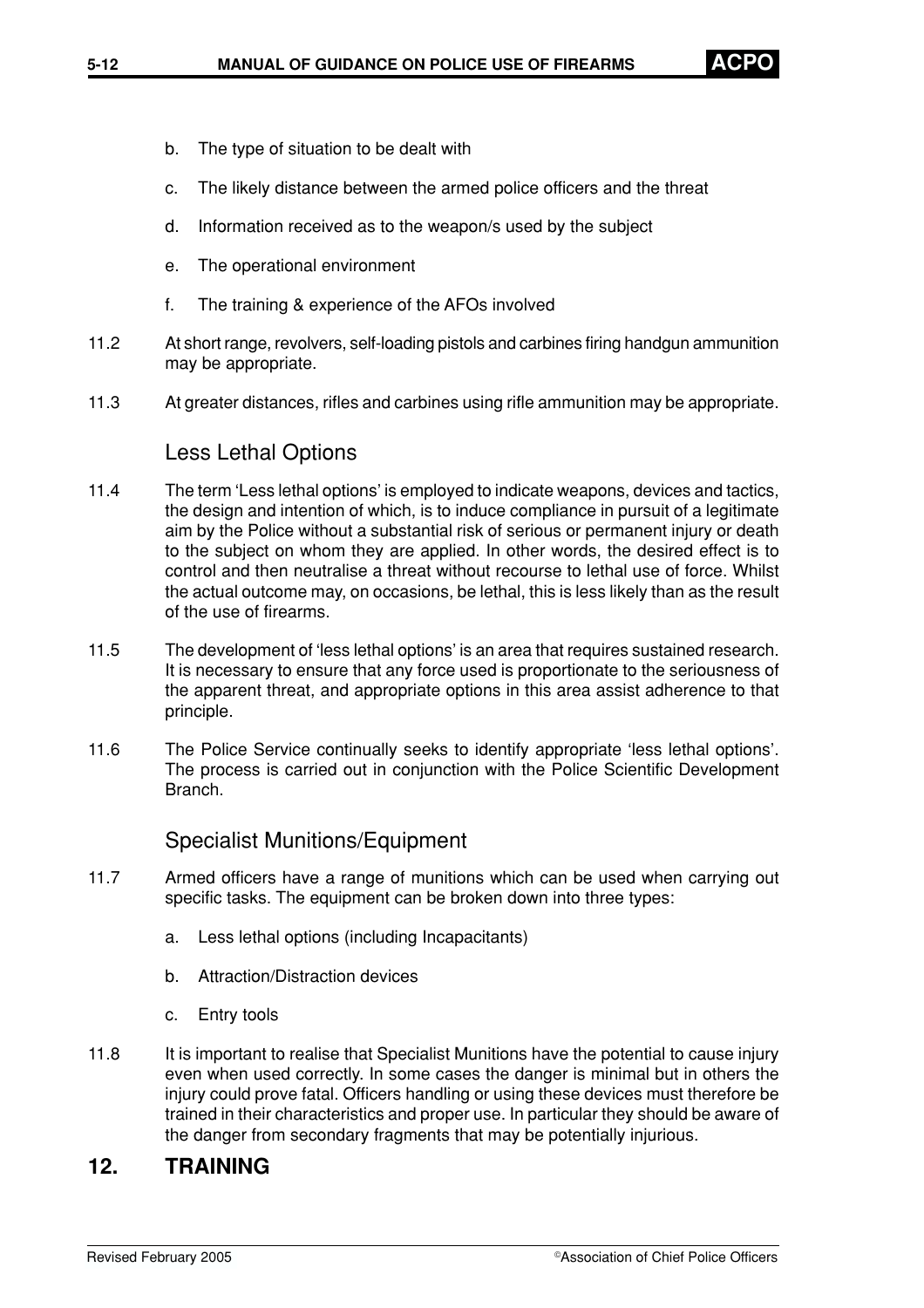- 
- 12.1 Training is dealt with separately in the document entitled 'National Police Firearms Training Curriculum'.

# **13. DEALING WITH PEOPLE**

13.1 Police officers at, or surrounding the scene of an incident involving the deployment of AFOs may well encounter people in a number of different contexts with an appropriate response often being a matter of life and death. The following sections seek to briefly outline the general considerations necessary in the circumstances outlined.

# Handling Suspects

- 13.2 This section addresses the control and arrest of subjects by armed officers once they have been located, contained and are apparently submitting to police officers' directions. All AFOs should receive training in handling suspected armed subjects.
- 13.3 The close proximity of subjects to officers with firearms at the final stages of an incident presents risks. These stages are likely to be the most dangerous phase and constitute the subject's last chance to escape.
- 13.4 Officers with firearms are at risk of being disarmed unless care is taken.
- 13.5 It is important that sufficient officers are present to provide a suitable response. No action, unless necessary, should be taken to arrest subjects without adequate resources. Dog Handlers, batons and, where available, incapacitant sprays should be made available wherever possible to enable the police officers at the scene to deal with any threat using only such force as is absolutely necessary.
- 13.6 The general approach to handling subjects in operations involving the deployment of AFOs should be similar whether the incident is planned or spontaneous.
- 13.7 Officers must be aware of their arcs of fire at all times, in order to prevent weapons being pointed at their colleagues or other persons who are unlikely to be subjects or pose a threat.
- 13.8 The requirement will be determined by the circumstances of each individual case but the following arrest procedure should be considered.
- 13.9 On first verbal contact, officers should:
	- a. identify themselves as police officers to the suspect and the fact that they are armed.
	- b. identify the suspect by name or by an identifying feature.
	- c. establish control by requiring the suspect to stop moving and put their hands in view.
	- d. arrest the suspect in accordance with the provisions of P.A.C.E. and consideration of Article 5 of ECHR.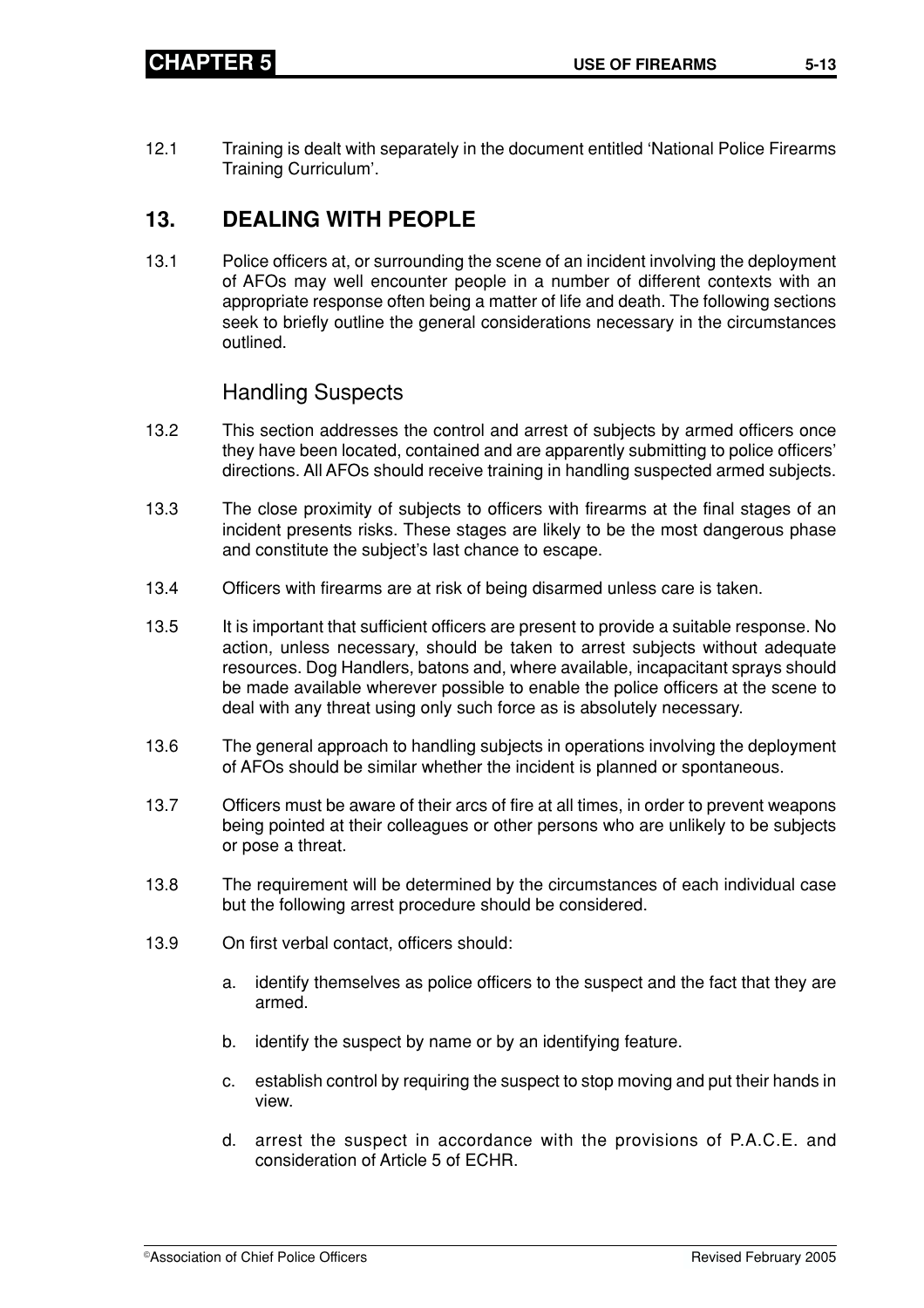- 13.10 The exact position to which the suspect will be directed should be made clear to the officers and the suspect. Full account should be taken of advice in the ACPO Personal Safety Manual on the positioning of detainees.
- 13.11 The suspect should be given clear and concise instructions to direct them to the position in which they can be arrested, searched, and if necessary, handcuffed.
- 13.12 Ideally, one officer should be responsible for verbal control. If a second officer is involved, care should be taken not to give conflicting instructions.
- 13.13 Suspects should not be approached to be physically detained or handcuffed until the officers are satisfied that all threats have been minimised. Officers should not hurry to arrest the suspect. Primary concern should be to establish control in a professional manner taking time to plan the arrest procedure if possible.
- 13.14 Ideally unarmed officers identified to act as arrest officers should be used to avoid the risks of cross contamination particularly in cases of arrest of suspects believed to have carried or used firearms. Armed officers may provide firearms cover while unarmed officers undertake the arrest and handcuffing. Care should be taken to transport prisoners in 'clean' vehicles. Where possible arresting officers should not travel with officers who are or have been carrying firearms to avoid cross contamination. Prisoners should not be transported from the scene with armed officers.
- 13.15 With respect to the use of physical force, the case of Ribitsch v. Austria deals with this issue where it is stated:

"The Court emphasises that, in respect of a person deprived of his liberty, any recourse to physical force which has not been made strictly necessary by his own conduct diminishes human dignity and is in principle an infringement of the right set forth in Article 3 of the Convention."

#### **Cordons**

13.16 The Police Service contains incidents and controls public access to areas by use of Cordons. These are not established in a random manner, but are deployed according to specific strategies, in order to ensure Public safety, and to contain the threat.

#### Special Population Groups

- 13.17 The term Special Population Group is used to describe a group of people who do not behave in an expected, rational manner as a result of some form of mental impairment (either permanent or temporary).
- 13.18 For example this impairment may be caused by a range of psychiatric disorders or the consumption of drugs or alcohol. Similar issues may be encountered when there are communication difficulties such as when the subject is deaf or has a different first language.
- 13.19 Failure to recognise why someone is not complying with instructions or the inability to communicate may escalate the tension of the situation and result in inappropriate behaviour either from or to the subject.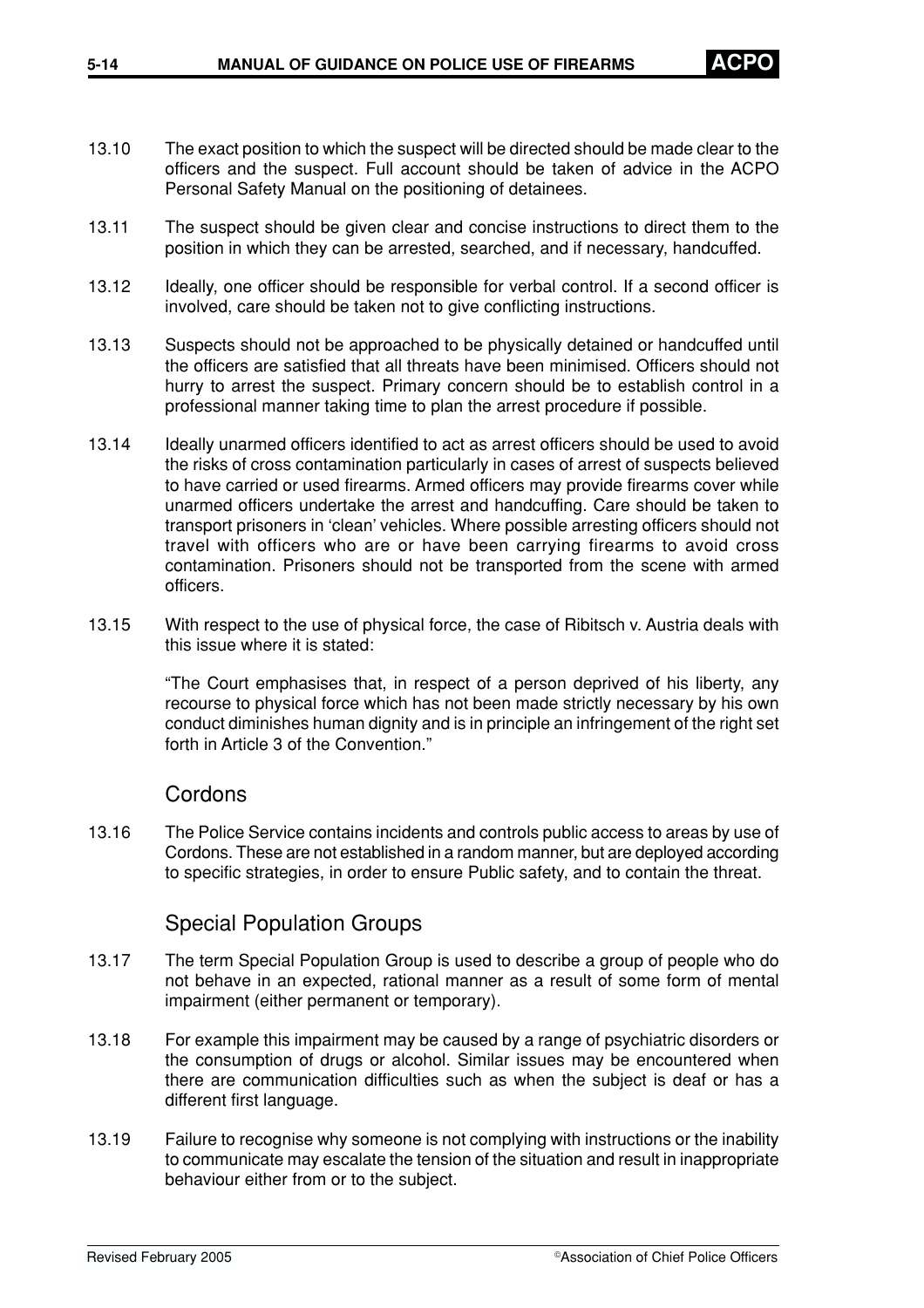- 13.20 Rational individuals are likely to respond to the arrival of armed officers in a more predictable fashion than members of a Special Population Group, either surrendering or acting aggressively.
- 13.21 However, those who are not thinking or behaving rationally may not realise the seriousness of their own situation, or respond to normal negotiating strategies; nor may their response to weapons (be they conventional firearms or less lethal options), be that of the "normal" person.
- 13.22 It is important that both Negotiators and AFOs have an understanding of how disturbed people or those who have their perceptions altered through alcohol or drugs may respond to communications from police officers. It may be necessary to use language and tactics different to those used when dealing with more rational individuals.
- 13.23 Certain factors have been identified, which may give an indication as to whether a subject is a member of a Special Population Group, and assist in determining the threat these individuals pose. Some of these factors are listed below:
	- a. Alcohol / drugs consumed or present
	- b. Hopelessness
	- c. Depression
	- d. Delusions or hallucinations focused on one person
	- e. Preoccupation with violence,
	- f. Delusions of control especially with violence theme,
	- g. Agitation, excitement,
	- h. Hostile, suspicious,
	- i. Low self-esteem,
	- j. Poor collaboration,
	- k. Antisocial, explosive temperament,
	- l. Repetitive threats,
	- m. De-personalised talk,
	- n. Statements of suicide or the desire to die.
- 13.24 However, due to the unpredictable nature of Special Population Groups, these indicators are purely a guide, and cannot be guaranteed to establish beyond doubt - either by their presence or absence - whether an individual is in fact a member of a Special Population Group, or indeed how much of a threat the individual poses.
- 13.25 Action, which may reduce the risk of a fatal confrontation, includes: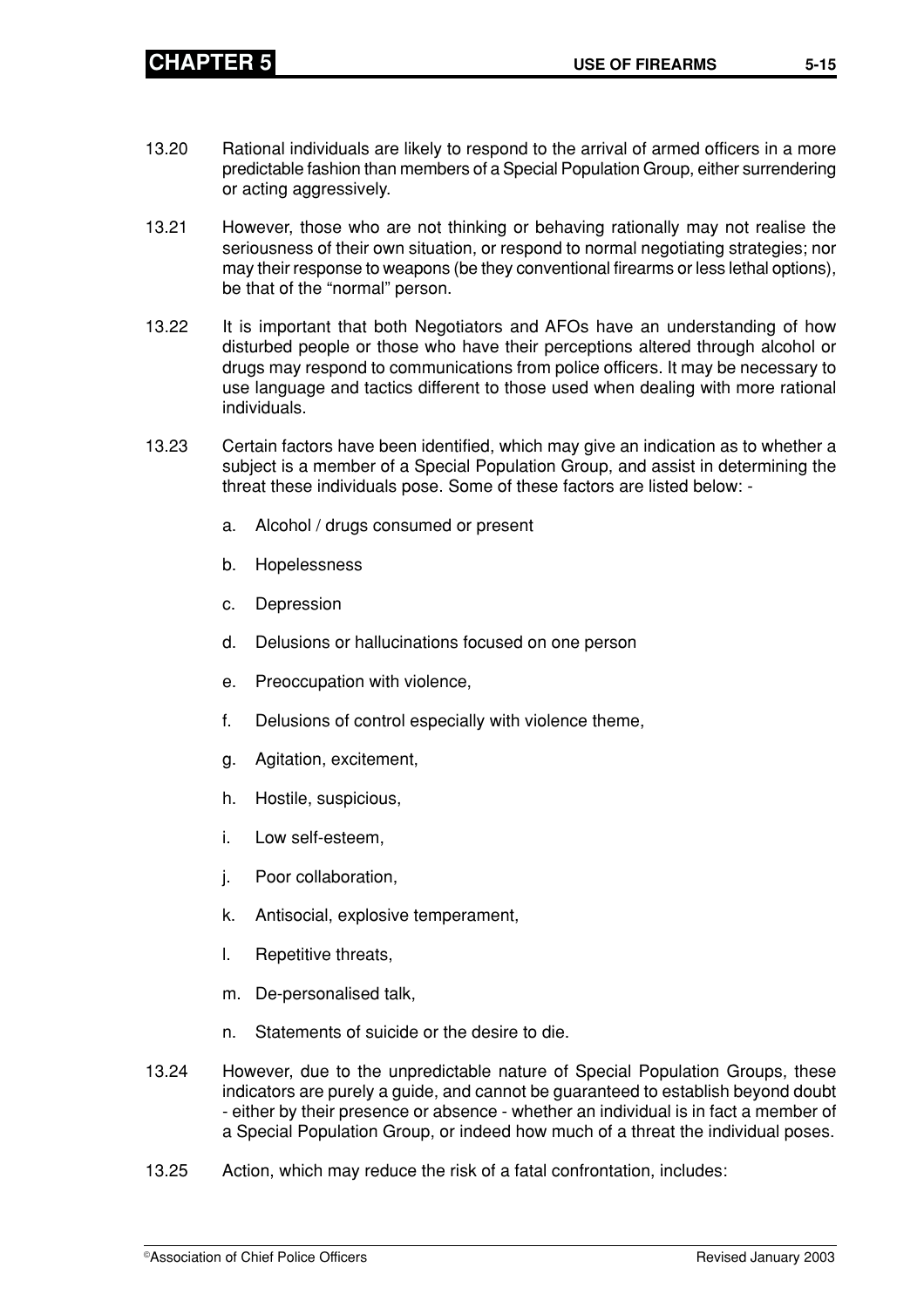- a. Prior intelligence gathering which may indicate an individual's intentions. These indicators may include previous suicide attempts, psychological disorders, particularly schizophrenia and regular alcohol and drug abuse.
- b. Training AFOs in basic negotiating skills so that they can talk with as well as challenge a subject.
- c. Early use of trained negotiators.
- d. Contact with appropriate medical / social worker professionals for advice / intelligence concerning subject's behavioural patterns.
- 13.26 It should also be borne in mind that the subject may be trying to force the police officers into a provoked shooting.
- 13.27 The term provoked shooting, refers to those incidents in which an individual, determined on self-destruction, engages in a calculated life-threatening criminal incident in order to force a police officer or another individual to shoot them.
- 13.28 The initial application of the basic principles of tactics is in essence no different from other operations involving the deployment of AFOs. Indeed it is important that these basic principles are complied with in order to contain the threat as soon as practicable. However tactical considerations which may be of particular importance in this type of incident, include:
	- a. Use of effective cover by police officers,
	- b. Evacuation of immediate area,
	- c. Be prepared to back off (if safe),
	- d. Giving available space and time to the subject when considering containment,
	- e. Early negotiation.
- 13.29 This may allow:
	- a. The tension to diffuse,
	- b. The effects of alcohol or drugs to wear off,
	- c. The subjects mental / emotional state to stabilise.
- 13.30 A rational response from the subject **may** then result, allowing them to be dealt with in a controlled manner.
- 13.31 **The fact that the subject is a member of a Special Population Group does not in any way reduce the harm they may inflict if the incident is not resolved**. Particularly in cases of provoked shootings, the subject may escalate the level of threat to both the public and the Police in an attempt to provoke a lethal response to their actions.
- 13.32 It is the role of the Police to deal with the threat irrespective of any motivation.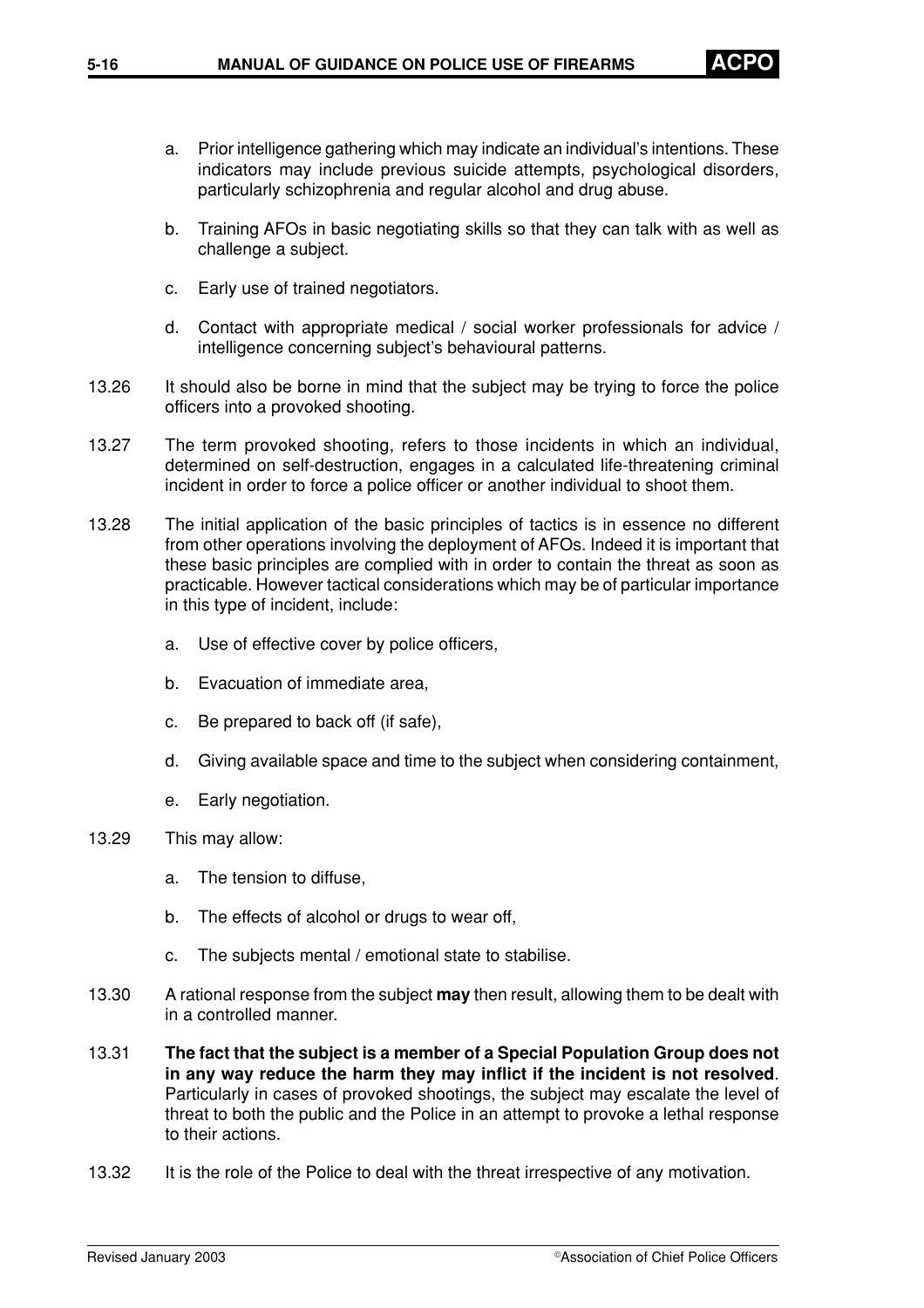13.33 If a member of a Special Population Group has been dealt with by the deployment of AFOs, consideration may be given to the holding of a Potentially Dangerous Offenders or similar meeting with other agencies. The intention would be to prevent any recurrence of the threat to public, Police Officers, or the subject themselves

## Hostages

- 13.34 It may well be difficult in confused circumstances to separate hostages and subjects inside a building. It may be necessary to treat all persons in the building as posing a potential threat until everyone is evacuated and identified at a safe reception area.
- 13.35 The age and physical condition of occupants will have a direct bearing on the speed with which they may be evacuated. Adequate preparation and consideration should be given to the cases of infants, the elderly, infirm, physically injured or exhausted persons.
- 13.36 Whoever they may be, panic on their part is likely and they can not be expected to be responsive to commands or to think rationally. In certain circumstances hostages may act with hostility towards their rescuers. In whatever case, they should be dealt with positively and removed from danger.

## Third Parties

- 13.37 It is acknowledged that during the course of an incident, members of the public may become caught up in the incident, whilst others are also put at risk because of their location as the incident develops.
- 13.38 It is therefore vital that suitable contingency plans are drawn up to allow for these groups of people to be dealt with in an appropriate manner.

# Witnesses and Other Persons Involved

- 13.39 The same considerations should be observed when dealing with witnesses, and other persons involved in the incident in order to secure their safe removal from danger areas. However it should be remembered that such people may be able to provide information which could be vital in tactical planning by the Police, and also provide evidence in subsequent investigations. After ensuring their safety, such information should be sought.
- 13.40 If it is inappropriate to take full statements from witnesses (including police officers) during the initial stages of the investigation then a record should be made of their first accounts in accordance with normal evidential procedures.
- 13.41 Witnesses' welfare should always be a prime consideration.

#### **Family Liaison Officer/Witness Liaison Officer**

13.42 Another early appointment is that of Family Liaison Officer for the family of any person who has been injured or died as the result of an incident involving the police officers' use of firearms. This should be done sensitively with full consideration of family wishes. Family Liaison is covered in separate ACPO guidelines and the Host Force should appoint an appropriately trained Family Liaison Officer from the outset.